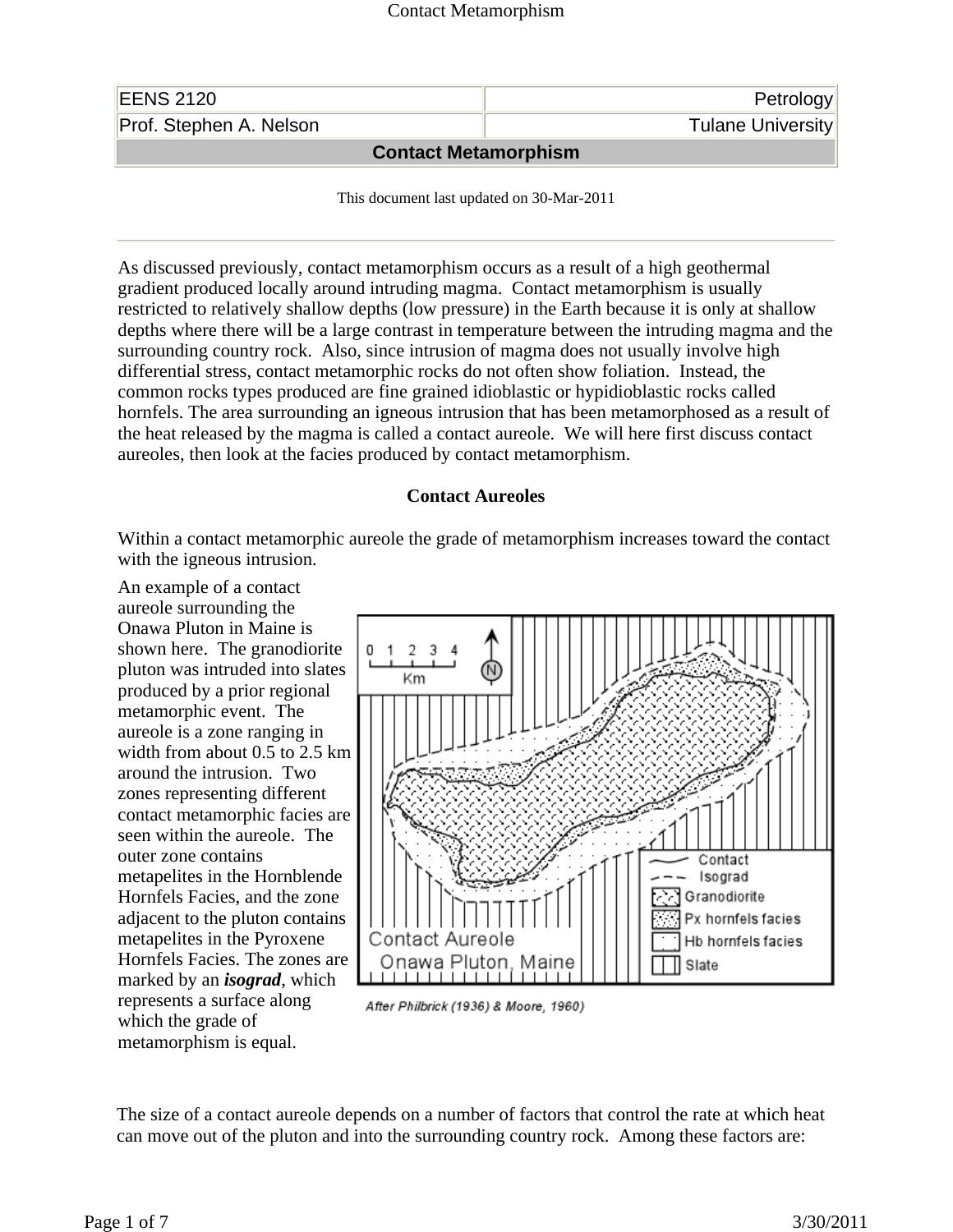- The size and temperature of the intrusion. This will control how much heat is available to heat the surrounding country rocks.
- The thermal conductivity of the surrounding rocks. This will control the rate at which heat can be transferred by conduction into the surrounding rocks. In general, the rate of heat flow Q, depends on the thermal conductivity, K, and the temperature gradient,  $(\partial T/\partial x)$

$$
Q = K(\partial T/\partial x)
$$

Thus, the rate at which heat moves by conduction increases if the thermal conductivity and temperature gradient are higher.

- The initial temperature within the country rock. This, in combination with the temperature of the intrusion, will determine the initial temperature gradient, and thus the rate at which heat can flow into the surrounding country rocks.
- The latent heat of crystallization of the magma. As you recall, the total amount of heat available in a liquid is not only dependent on the temperature, but also involves the heat released due to crystallization. Thus, if the latent heat of crystallization is large, their will be more heat available to heat the surrounding country rocks.
- The heat of metamorphic reactions. In order for a metamorphic reaction to take place some heat is necessary and this heat will be absorbed by the reactions without increasing the temperature in the intrusion.
- The amount of water in and the permeability of the surrounding country rock. If the country rock is permeable and contains groundwater, heat will be able to move by convection.

Solutions to the heat equation given above are complicated because most the terms in the equation are functions of temperature, time, and position. Solutions for a simple case are shown below.

In this simple case a basaltic dike is assumed to have intruded at temperature of  $1100^{\circ}$ C, into dry country rock at a temperature of  $0^{\circ}$ C. The width of dike is assumed to be 1000 m, and the latent heat of crystallization is assumed to be released between  $1100^{\circ}$  and 800<sup>o</sup>. Solidification of the intrusion is thus complete at  $800^{\circ}$ , after 10,300 years. Note how the temperature of the country rock near the contact reaches a maximum of about  $600^{\circ}$ after about 1600 years, and how the temperature in the country rock at distances greater than about 700 m from the center of the dike continues to rise, while temperatures near the contact drops.



The model above assumes that all heat moves by conduction. If the country rock is saturated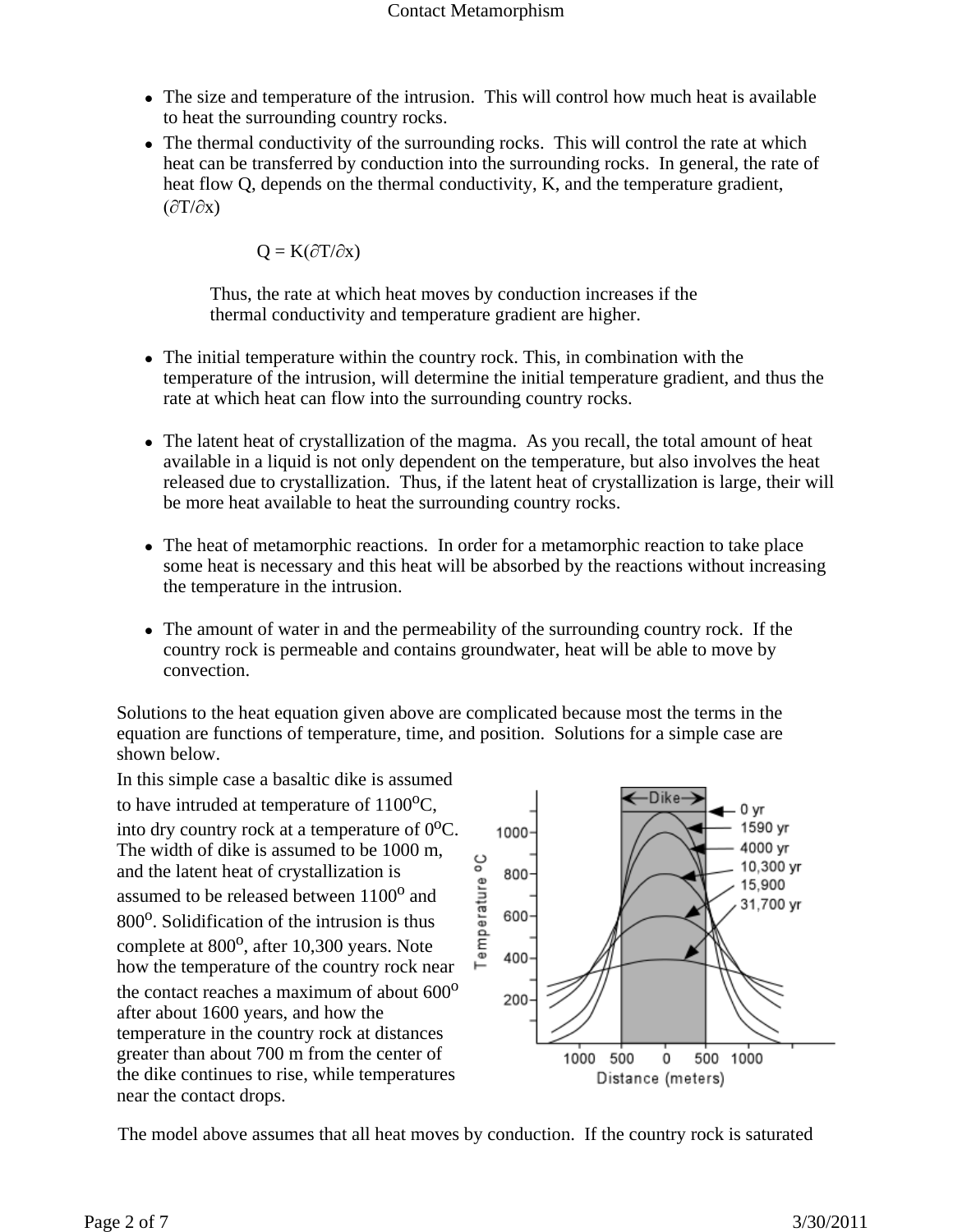with water or the pluton expels water, and if the country rock is permeable, then the heat will move into the country rock by convection. Water will be heated near the contact and carry heat outward and away where it will eventually cool to return to the contact to carry more heat away.

To show these effects, a model was developed for a diabase sill 700 m thick, intruded under 350 m of cover into both dry and wet country rock. The results show that the temperature gradient developed in the country rock will be higher under dry country rock conditions, and the actual temperature attained in the country rock at any position will be slightly less under wet conditions than under dry conditions. Thus, the size of the aureole will be smaller if the heat is removed and distributed by convection.



### **Facies of Contact Metamorphism**

The facies of contact metamorphism progress in temperature at relatively low pressure from the Albite-Epidote Hornfels Facies to the Hornblende Hornfels Facies, to the Pyroxene Hornfels Facies. Xenoliths picked up by the magma may be metamorphosed to the Sanidinite Facies, but such rocks are relatively rare. In this lecture we will look at the mineral assemblages that develop in these contact metamorphic facies.





Pelitic rocks will be characterized by an assemblage of

• quartz, albite, epidote, muscovite or andalusite, chlorite, biotite

Quartzo-feldspathic rocks will be characterized by an assemblage of

• microcline, quartz, muscovite, albite, and biotite.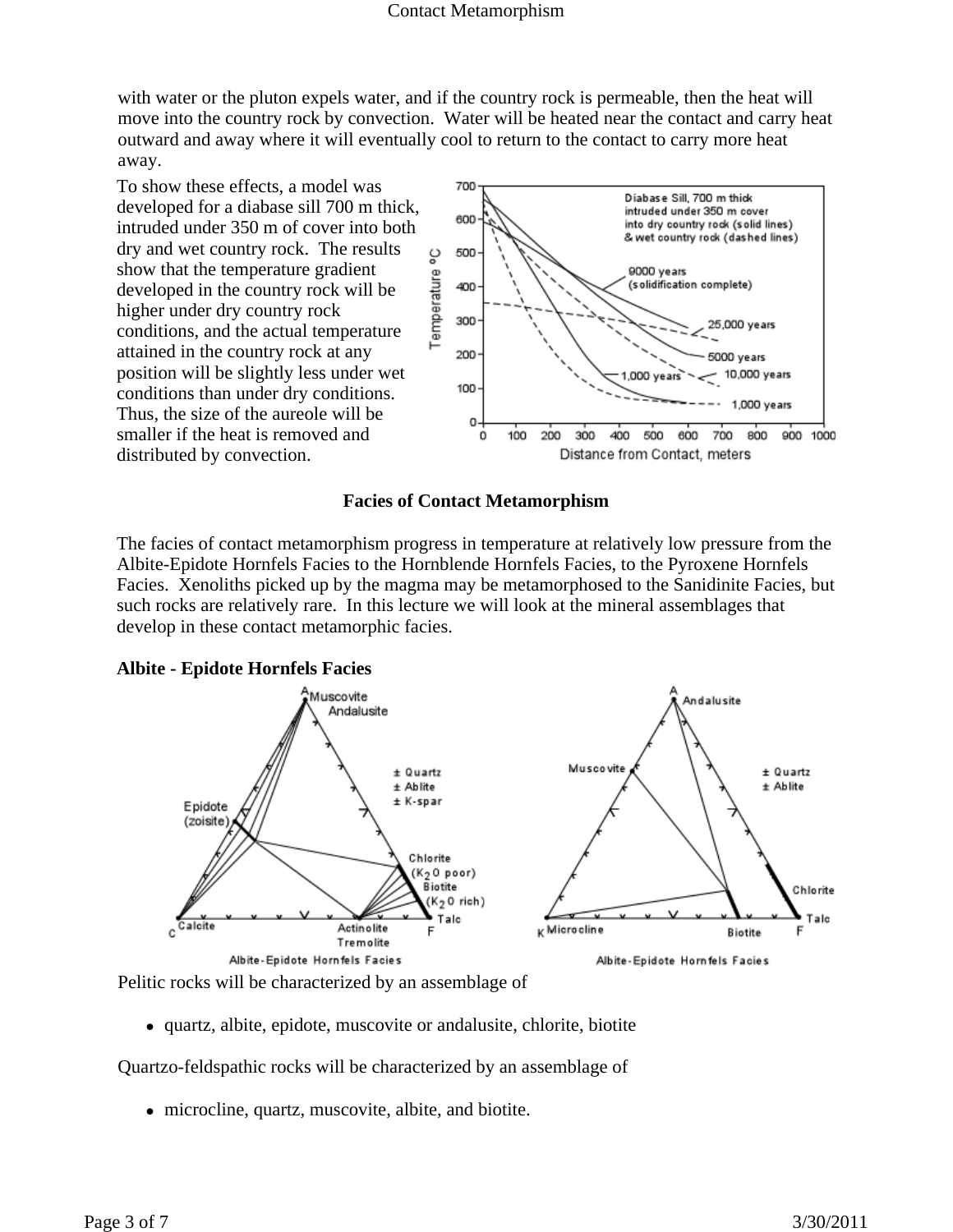### Contact Metamorphism

Basic rocks will contain

• actinolite, epidote, chlorite, and/or biotite, and possibly talc, and may contain quartz and albite.

Calcareous rocks will consist of

• calcite, epidote and tremolite, with possibly quartz.

# **Hornblende-Hornfels Facies**



Pelitic rocks will be characterized by an assemblage of

- quartz, plagioclase, muscovite or andalusite, cordierite, or
- quartz, plagioclase cordierite, muscovite, and biotite

Note the absence of epidote and chlorite in these assemblages.

Quartzo-feldspathic rocks will be characterized by an assemblage of

• microcline, quartz, muscovite, plagioclase and biotite and possibly almandine.

Basic rocks will likely contain

• plagioclase, biotite, and possibly almandine, and may contain quartz, anthophyllite  $\&$ cordierite

Note the absence of epidote and actinolite.

Calcareous rocks will consist of

- plagioclase, grossularite, and tremolite and possibly quartz, or
- calcite, diopside, and grossularite with possibly quartz.

Note the absence of epidote.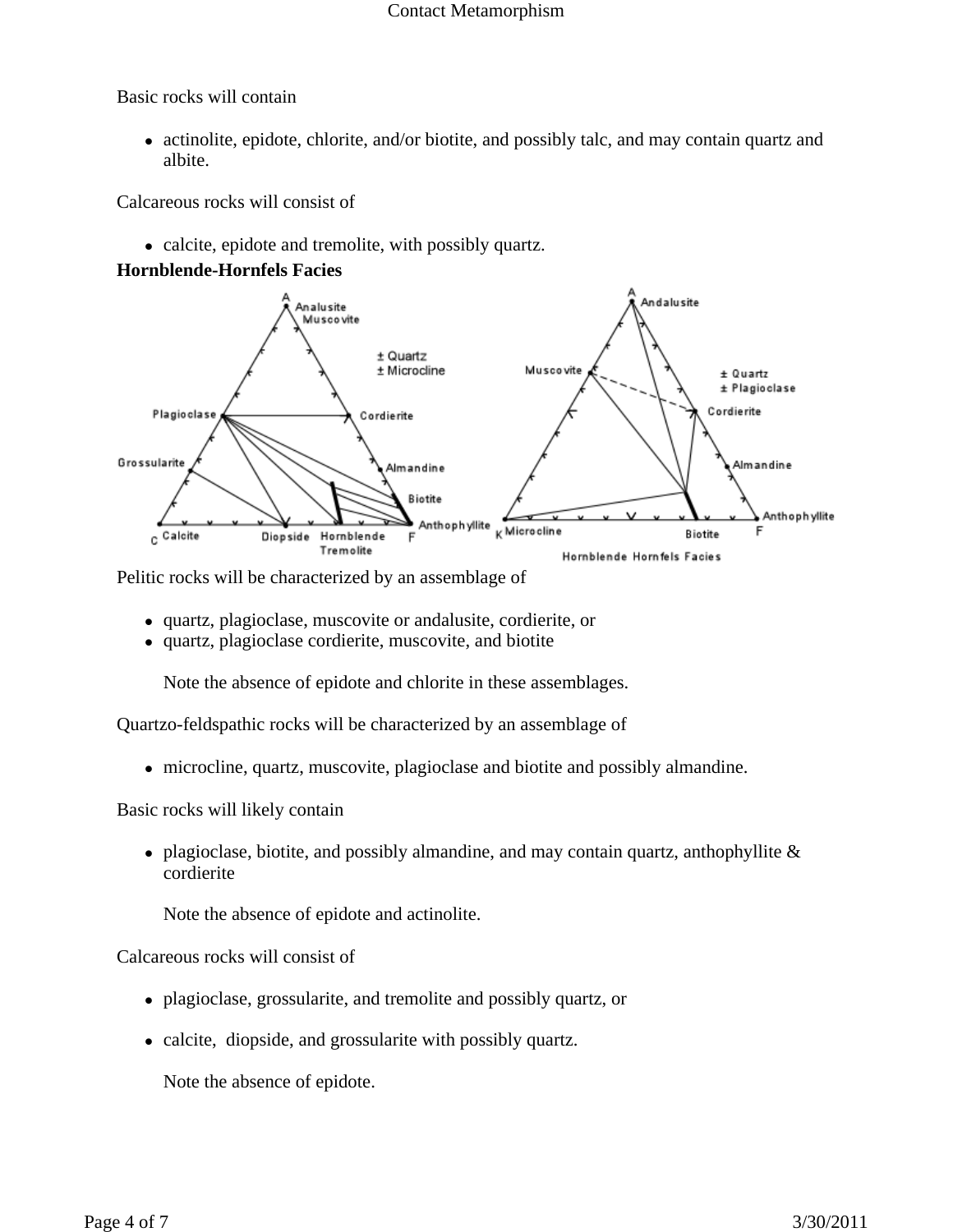#### Contact Metamorphism



Pelitic rocks will be characterized by an assemblage of

• quartz, plagioclase, K-spar, andalusite or sillimanite, and cordierite

Note the absence of muscovite.

Quartzo-feldspathic rocks will be characterized by an assemblage of

• K-spar, quartz, plagioclase and biotite

Again note the absence of muscovite

# Basic rocks will likely contain

- plagioclase, cordierite, and biotite and possibly quartz, or
- plagioclase, hypersthene, biotite, and diopside, and possibly quartz.

Note the absence of hornblende in the these assemblages.

# Calcareous rocks will consist of

- plagioclase, grossularite, and diopside and possibly quartz, or
- wollastonite, diopside, and grossularite with possibly quartz.

Note the absence of calcite and tremolite in these assemblages.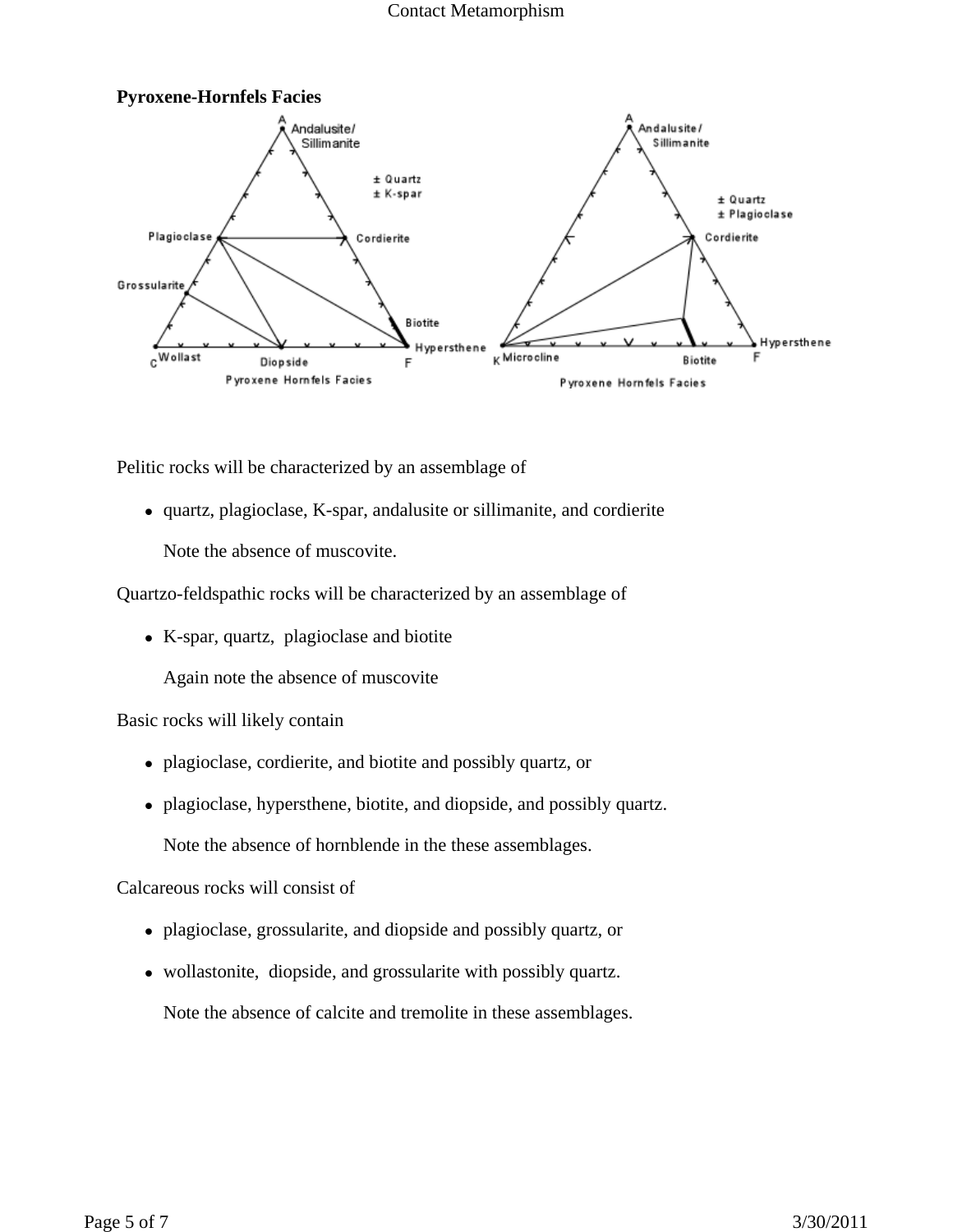#### Contact Metamorphism

# **Sanidinite Facies**

The sanidinite facies is relatively rare in contact metamorphic aureoles, although it is somewhat more common in rocks found as xenoliths in igneous rocks. It represents the highest conditions of temperature. The facies is characterized by the absence of hydrous minerals, particularly micas.

- Pelitic and quartzo-feldspathic rocks contain unusual phases like mullite  $(3Al_2O_3.2SiO_2)$ , along with sanidine, cordierite, anorthite, hypersthene, and sillimanite or corundum. Sometimes tridymite is present in place of quartz.
- Basic rocks of the sanidinite facies are more common, and are often found along the conduit walls of dikes. Several assemblages have been reported.

augite, hypersthene, calcic plagioclase, brookite, and tridymite

olivine, augite, plagioclase, magnetite, and ilmenite (similar to an igneous mineral assemblage)

hypersthene, plagioclase, magnetite, ilmenite, psuedobrookite

cordierite, plagioclase, magnetite, hematite, psuedobrookite

some rare aluminous basic rocks have also been found with corundum and hematite

corundum, mullite, and hematite, sometimes with cristobalite or tridymite

corundum, mullite, hercynite (FeAl<sub>2</sub>O<sub>4</sub>), sometimes with cordierite and cristobalite or tridymite

• Calcareous rocks contain various assemblages with rare minerals. Among the assemblages observed are:

wollastonite, anorthite, and diopside

wollastonite, mellilite ( $[Ca,Na]_2[Mg,Fe,Al,Si]_3O_7$ ), and

calcite, larnite (Ca<sub>2</sub>SiO<sub>4</sub>), along with the rare minerals brownmillerite (Ca<sub>2</sub>[Al,Fe]<sub>2</sub>O<sub>5</sub>) and mayenite  $(Ca_{12}Al_{14}O_{33})$ 

### **Skarns**

Sometimes when a siliceous magma intrudes carbonate rocks like limestone and dolostone, significant chemical exchange (metasomatism) takes place between the magma and the carbonate rock. Such a metasomatized rock is refered to as skarn. An excellent example of a skarn occurs in the Crestmore quarry near San Diego, California.